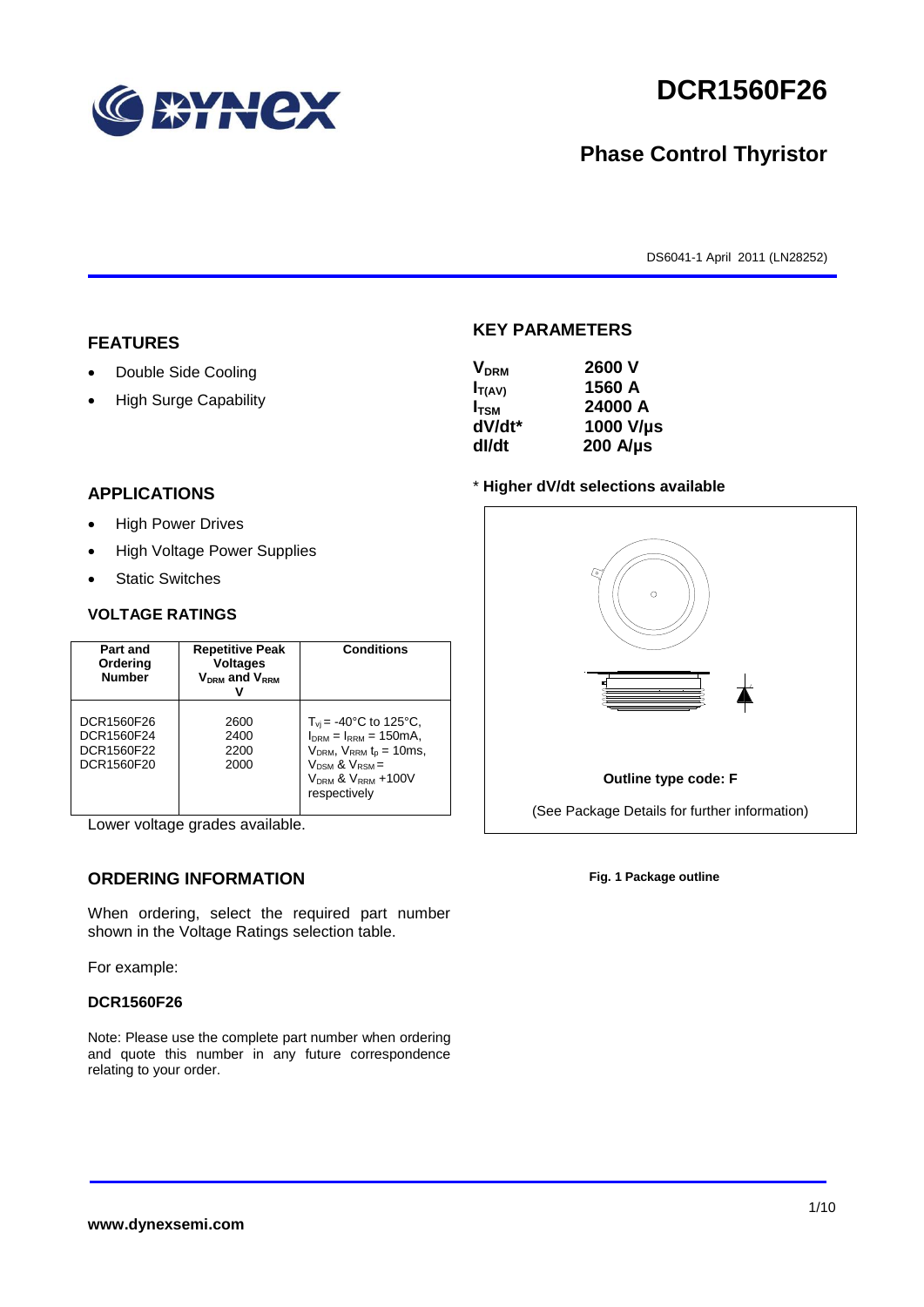

#### **CURRENT RATINGS**

**Tcase = 60°C unless stated otherwise**

| Symbol             | <b>Test Conditions</b><br><b>Parameter</b> |                          | Max. | <b>Units</b> |
|--------------------|--------------------------------------------|--------------------------|------|--------------|
| Double Side Cooled |                                            |                          |      |              |
| $I_{T(AV)}$        | Mean on-state current                      | Half wave resistive load | 1560 | A            |
| $I_{T(RMS)}$       | RMS value                                  | $\overline{\phantom{a}}$ | 2450 | Α            |
| Iт                 | Continuous (direct) on-state current       | $\overline{\phantom{a}}$ | 2210 | Α            |

#### **SURGE RATINGS**

| Symbol       | <b>Parameter</b>                        | <b>Test Conditions</b>                           | Max. | <b>Units</b>      |
|--------------|-----------------------------------------|--------------------------------------------------|------|-------------------|
| <b>I</b> TSM | Surge (non-repetitive) on-state current | 10ms half sine, $T_{\text{case}} = 125^{\circ}C$ | 24.0 | kA                |
| $l^2t$       | I <sup>2</sup> t for fusing             | $V_R = 0$                                        | 2.88 | MA <sup>2</sup> S |

#### **THERMAL AND MECHANICAL RATINGS**

| Symbol           | <b>Parameter</b>                      | <b>Test Conditions</b>                      |    | Min.                     | Max.  | <b>Units</b> |
|------------------|---------------------------------------|---------------------------------------------|----|--------------------------|-------|--------------|
| $R_{th(j-c)}$    | Thermal resistance – junction to case | Double side cooled                          | DC |                          | 0.02  | °C/W         |
| $R_{th(c-h)}$    | Thermal resistance – case to heatsink | Double side cooled                          | DC |                          | 0.005 | °C/W         |
| $T_{\nu j}$      | Virtual junction temperature          | Blocking V <sub>DRM</sub> / <sub>VRRM</sub> |    | $\overline{\phantom{0}}$ | 125   | °C           |
| $T_{\text{stg}}$ | Storage temperature range             |                                             |    | -40                      | 140   | °C           |
| $F_m$            | Clamping force                        |                                             |    | 18                       | 26    | kN           |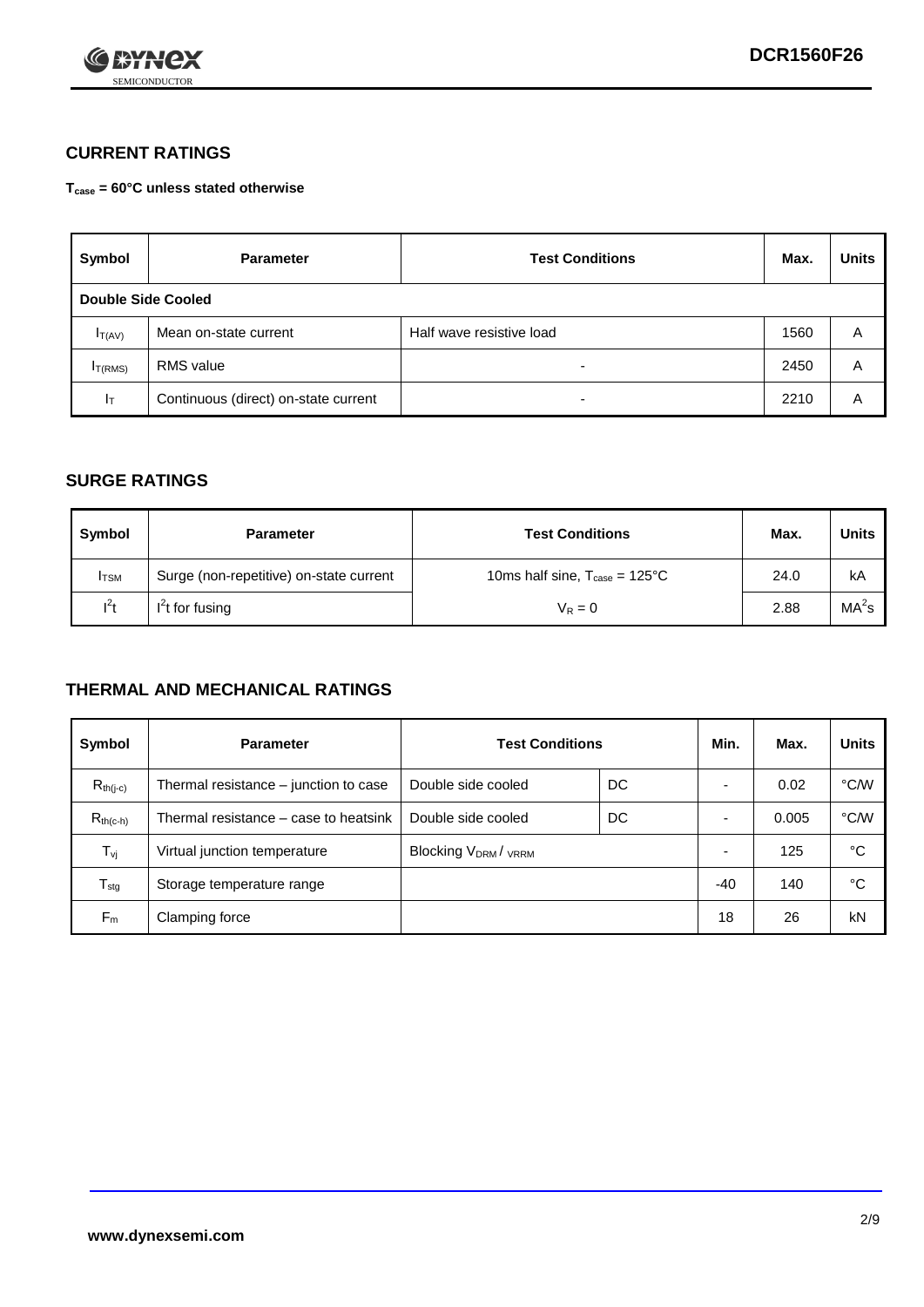

# **DYNAMIC CHARACTERISTICS**

| <b>Symbol</b>     | <b>Parameter</b>                              | <b>Test Conditions</b>                                                |                 | Min.                     | Max.                     | <b>Units</b> |
|-------------------|-----------------------------------------------|-----------------------------------------------------------------------|-----------------|--------------------------|--------------------------|--------------|
| <b>IRRM</b> /IDRM | Peak reverse and off-state current            | At $V_{RRM}/V_{DRM}$ , $T_{case} = 125^{\circ}C$                      |                 | $\blacksquare$           | 150                      | mA           |
| dV/dt             | Max. linear rate of rise of off-state voltage | To 67% $V_{DRM}$ , T <sub>i</sub> = 125°C, gate open                  |                 | 1000                     | $\overline{\phantom{a}}$ | $V/\mu s$    |
| dl/dt             | Rate of rise of on-state current              | From 67% $V_{DRM}$ to 2000A                                           | Repetitive 50Hz | $\overline{\phantom{a}}$ | 200                      | $A/\mu s$    |
|                   |                                               | Gate source 30V, 10 $\Omega$ ,                                        | Non-repetitive  | $\overline{\phantom{a}}$ | 1000                     | $A/\mu s$    |
|                   |                                               | $t_r$ < 0.5µs, $T_i$ = 125°C                                          |                 |                          |                          |              |
| $V_T$             | On-state voltage                              | $I_T = 1500A$ , $T_{case} = 125^{\circ}C$                             |                 |                          | 1.30                     | $\vee$       |
| $V_{T(TO)}$       | Threshold voltage - Low level                 | $T_{\text{case}} = 125^{\circ}C$                                      |                 |                          | 0.89                     | $\vee$       |
| $r_{\text{T}}$    | On-state slope resistance - Low level         | $T_{\text{case}} = 125^{\circ}C$                                      |                 | $\blacksquare$           | 0.27                     | $m\Omega$    |
| $t_{\rm gd}$      | Delay time                                    | $V_D = 67\%$ V <sub>DRM</sub> , gate source 30V, 10 $\Omega$          |                 | ٠                        | 3.0                      | μs           |
|                   |                                               | $t_r = 0.5 \mu s$ , $T_i = 25^{\circ}C$                               |                 |                          |                          |              |
| $t_q$             | Turn-off time                                 | $T_i$ = 125°C, $V_R$ = 100V, dl/dt = 10A/µs,                          |                 | $\overline{\phantom{a}}$ | 300                      | μs           |
|                   |                                               | $dV_{DR}/dt = 20V/\mu s$ linear to 67% $V_{DRM}$                      |                 |                          |                          |              |
| $Q_{\rm S}$       | Stored charge                                 | $I_T = 2000A$ , tp = 1000us, $T_i = 125$ °C,<br>$dl/dt = 10A/\mu s$ , |                 |                          | 3200                     | $\mu$ C      |
| $I_{RR}$          | Reverse recovery current                      |                                                                       |                 | $\blacksquare$           | 160                      | A            |
| ΙL.               | Latching current                              | $T_i = 25^{\circ}C$ ,                                                 |                 | $\overline{\phantom{a}}$ | 1                        | Α            |
| Iн                | Holding current                               | $T_i = 25^{\circ}C,$                                                  |                 |                          | 200                      | mA           |

## **GATE TRIGGER CHARACTERISTICS AND RATINGS**

| Symbol          | <b>Parameter</b>         | <b>Test Conditions</b>                       | Max. | Units |
|-----------------|--------------------------|----------------------------------------------|------|-------|
| V <sub>GT</sub> | Gate trigger voltage     | $V_{DRM}$ = 5V, $T_{case}$ = 25°C            | 3    | V     |
| $V_{GD}$        | Gate non-trigger voltage | At 40% $V_{DRM}$ , $T_{case}$ = 125°C        | TBD  | V     |
| Iст             | Gate trigger current     | $V_{DRM}$ = 5V, $T_{case}$ = 25°C            | 300  | mA    |
| <b>I</b> GD     | Gate non-trigger current | At 40% $V_{DRM}$ , $T_{case} = 125^{\circ}C$ | TBD  | mA    |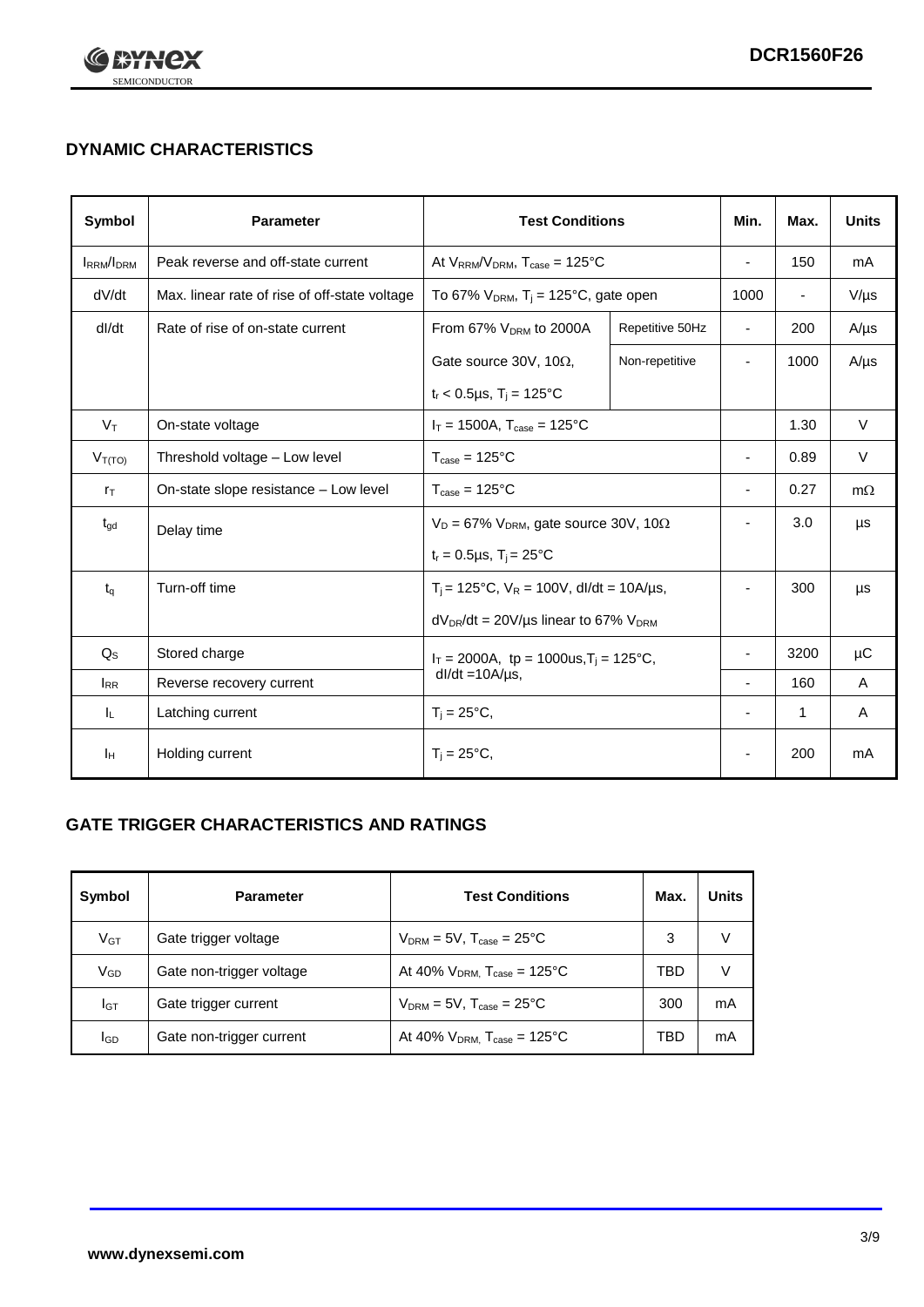

# **CURVES**



**Fig.2 Maximum &minimum on-state characteristics**



**Fig.3 Maximum (limit) transient thermal impedance – junction to case (°C/W)**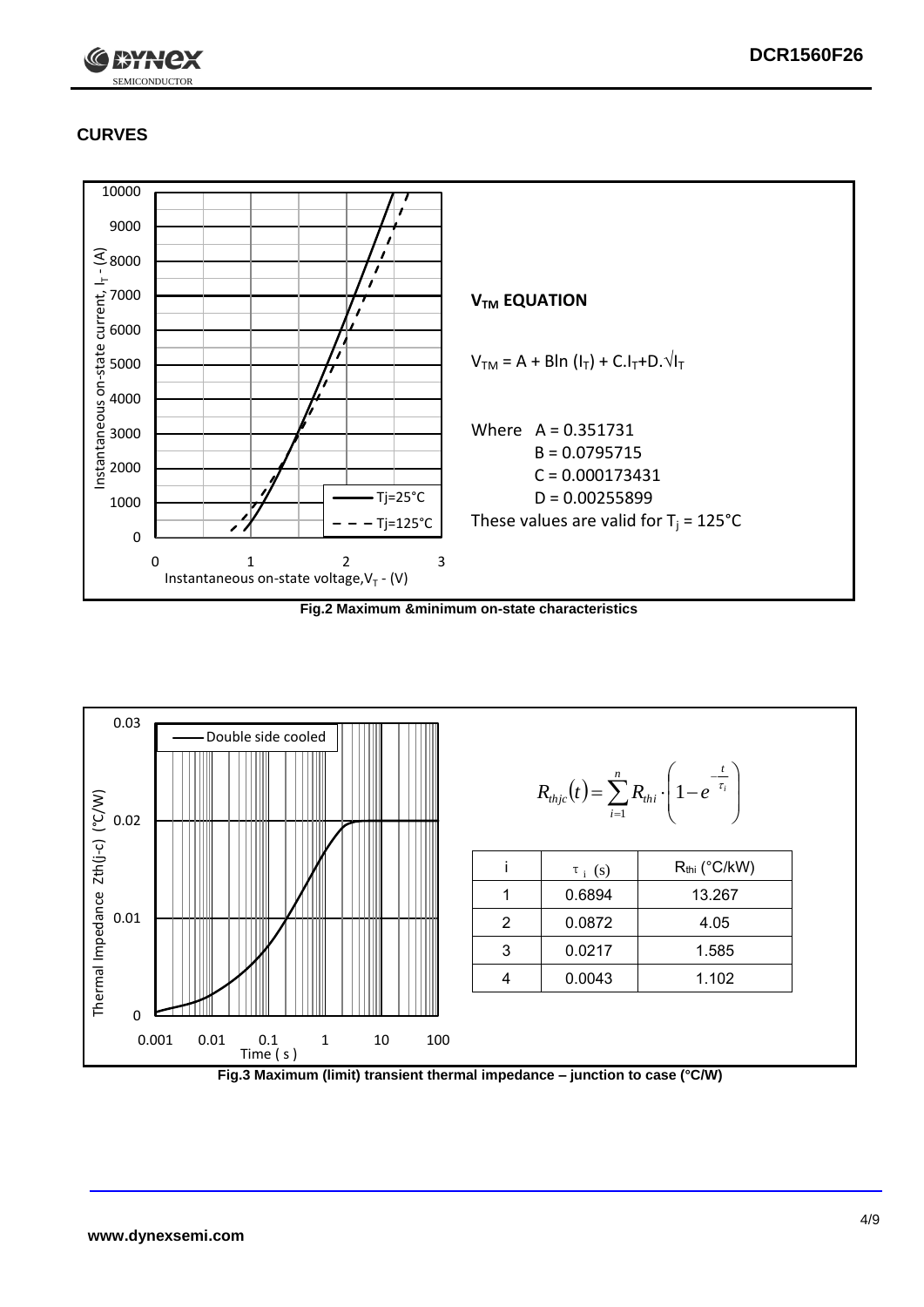





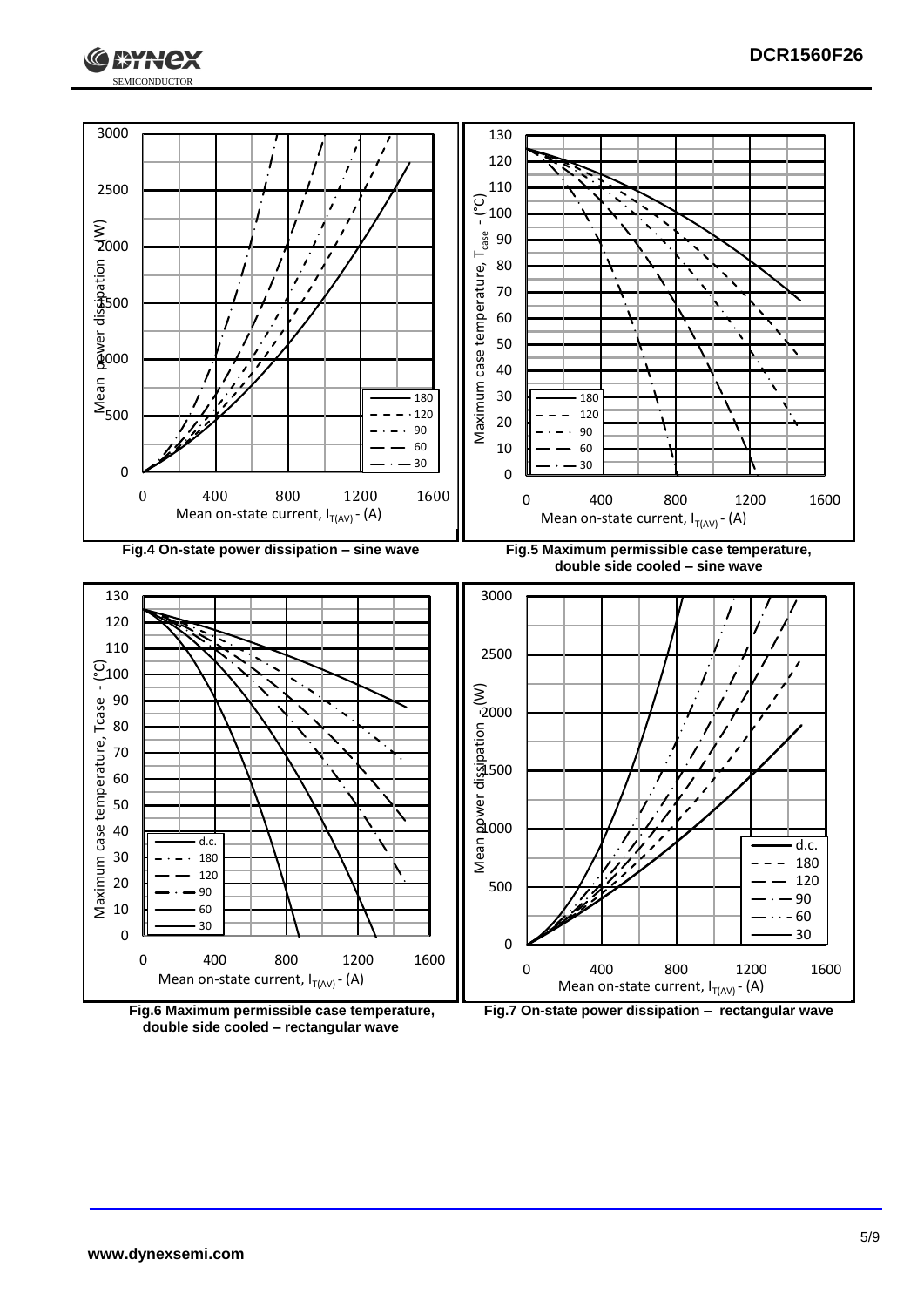



ЖАНСХ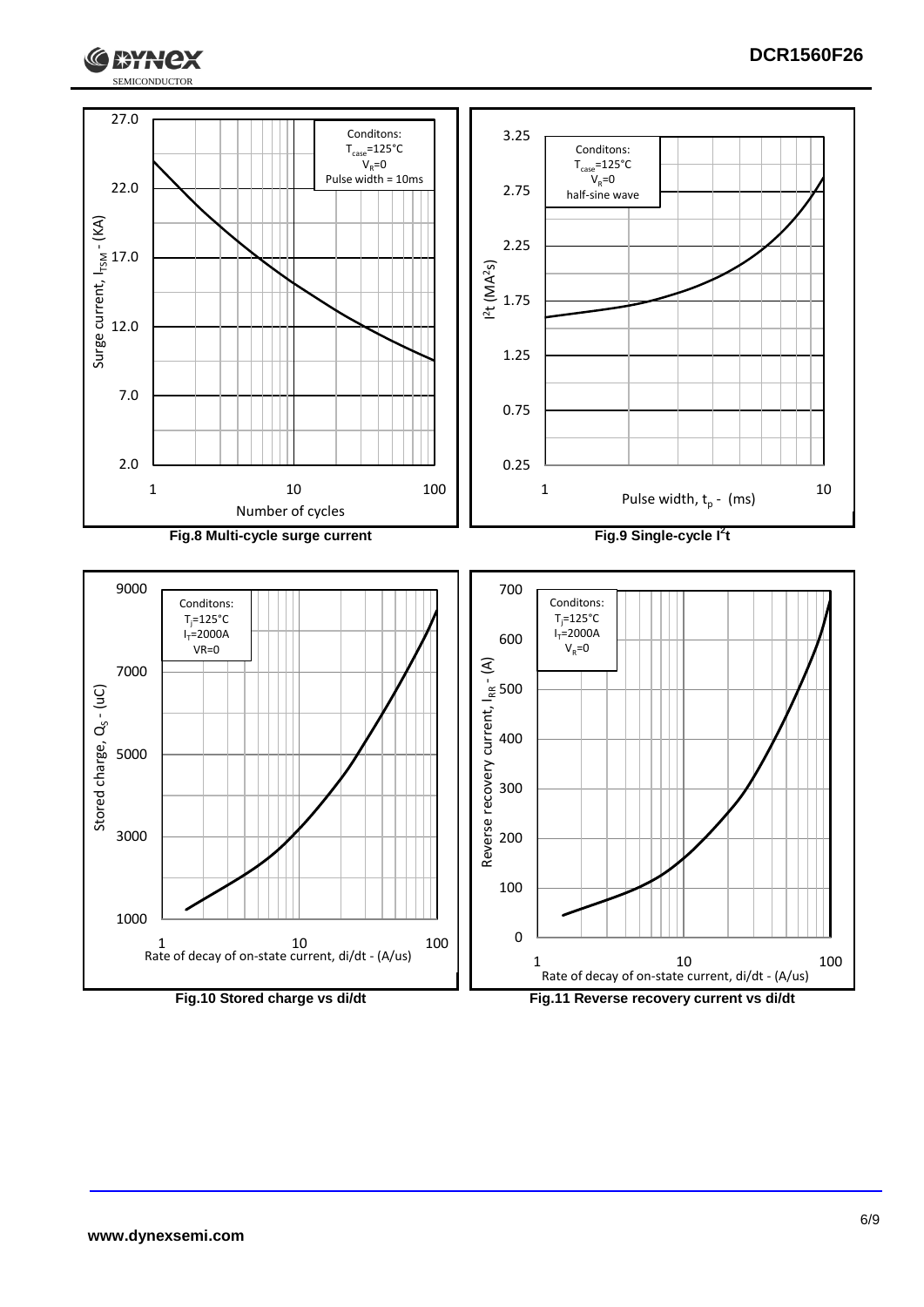

**Fig.12 Gate characteristics**



**Fig.13 Gate characteristics**

SEMICONDUCTOR

**RYH**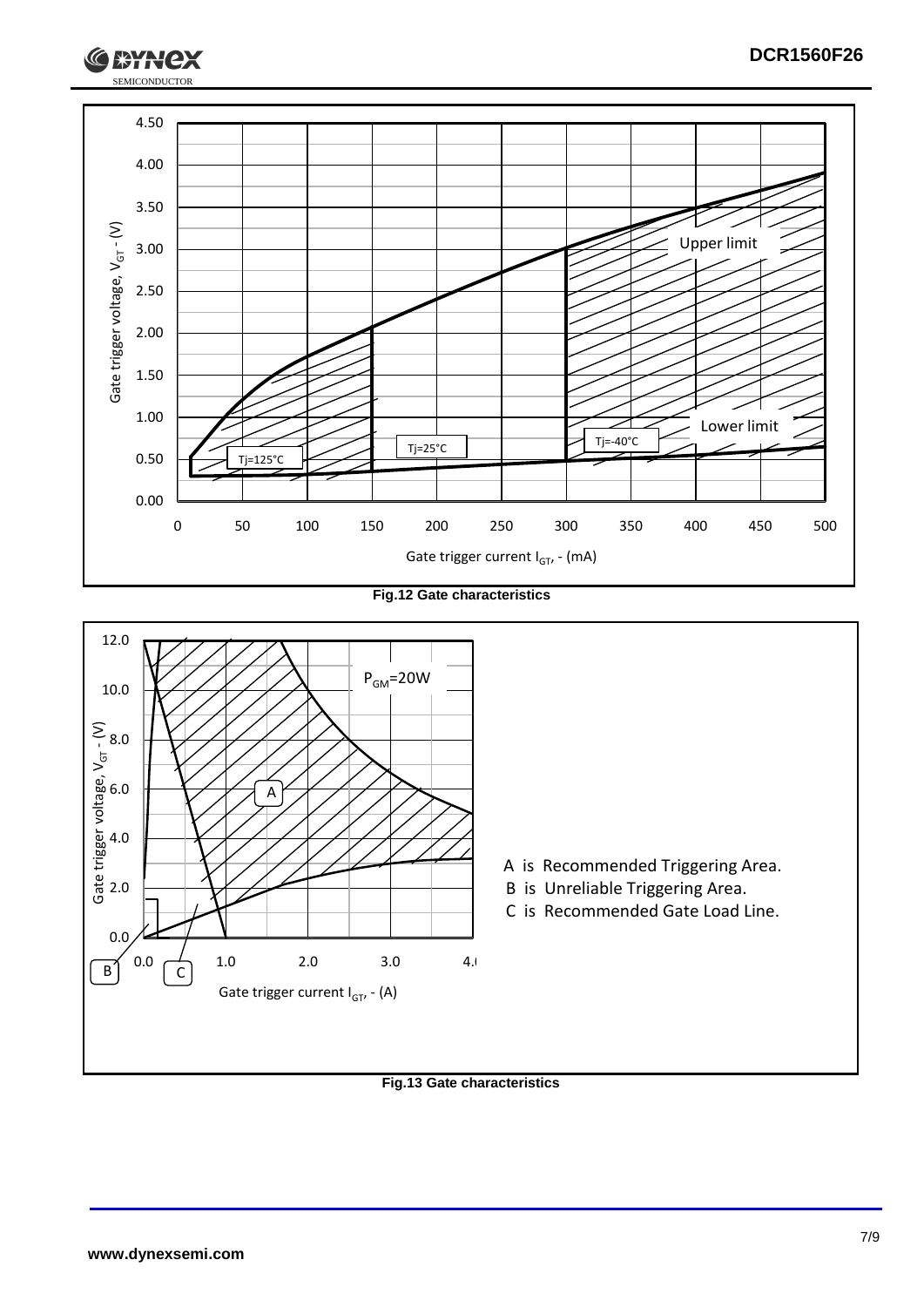

## **PACKAGE DETAILS**

For further package information, please contact Customer Services. All dimensions in mm, unless stated otherwise. DO NOT SCALE.



**Fig.14 Package outline**